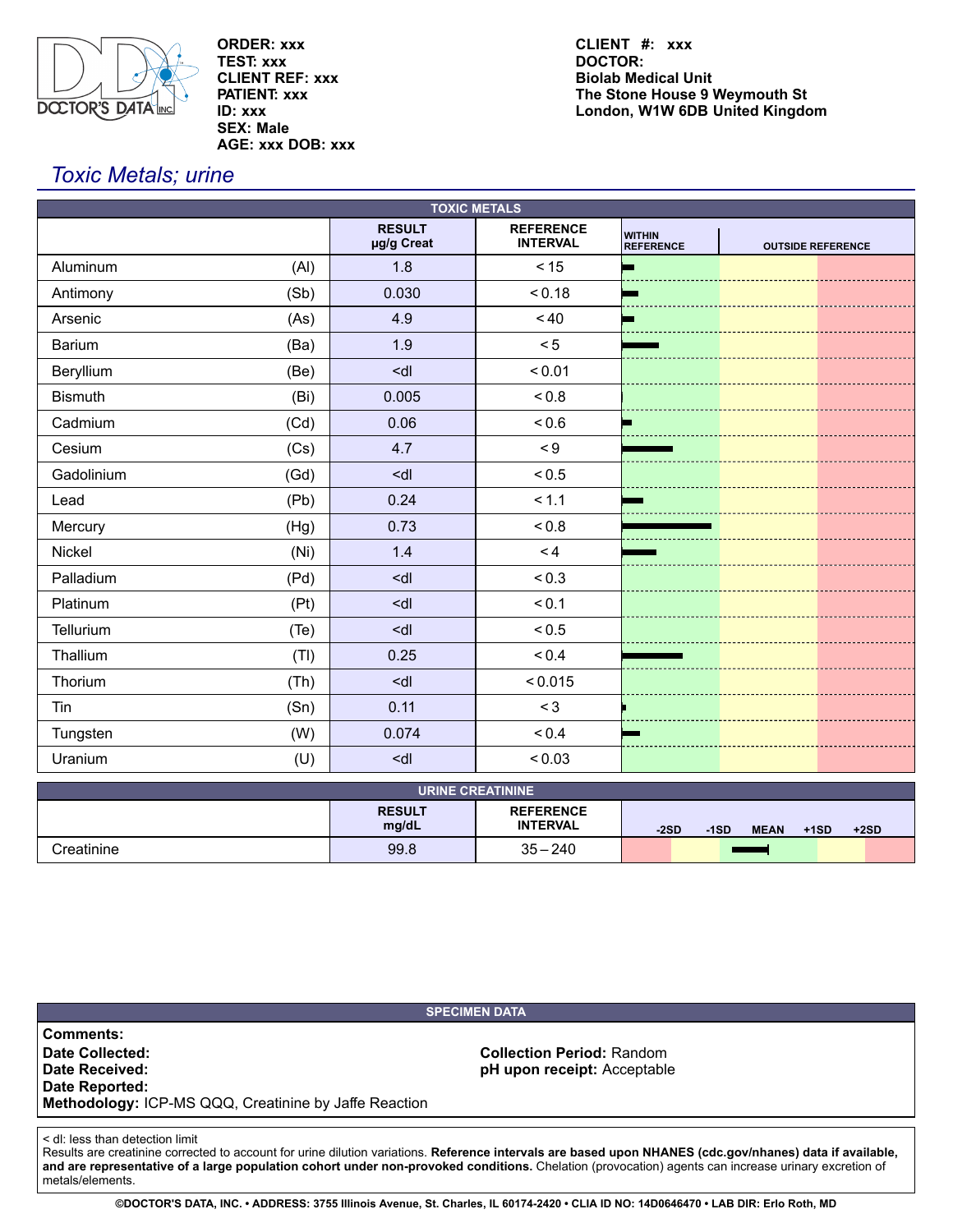

**ORDER: xxx TEST: xxx CLIENT REF: xxx PATIENT: xxx ID: xxx SEX: Male AGE: xxx DOB: xxx**

**Biolab Medical Unit The Stone House 9 Weymouth St London, W1W 6DB United Kingdom CLIENT #: xxx DOCTOR:**

# *Essential Elements; urine*

| <b>ESSENTIAL ELEMENTS</b> |                              |                                     |                                                                                                                   |  |
|---------------------------|------------------------------|-------------------------------------|-------------------------------------------------------------------------------------------------------------------|--|
|                           | <b>RESULT</b><br>mEq/g Creat | <b>REFERENCE</b><br><b>INTERVAL</b> | <b>PERCENTILE</b><br>2.5 <sup>th</sup><br>50 <sup>th</sup><br>84 <sup>th</sup><br>16 <sup>th</sup><br>$97.5^{th}$ |  |
| Sodium<br>(Na)            | 41.1                         | $40 - 200$                          |                                                                                                                   |  |
| (K)<br>Potassium          | 9.21                         | $20 - 90$                           |                                                                                                                   |  |
|                           | <b>RESULT</b><br>µg/mg Creat |                                     |                                                                                                                   |  |
| (P)<br>Phosphorus         | 763                          | $150 - 1000$                        |                                                                                                                   |  |
| (Ca)<br>Calcium           | 255                          | $20 - 250$                          |                                                                                                                   |  |
| Magnesium<br>(Mg)         | 119                          | $20 - 200$                          |                                                                                                                   |  |
| Zinc<br>(Zn)              | 0.31                         | $0.09 - 1.3$                        |                                                                                                                   |  |
| (Cu)<br>Copper            | 0.0054                       | $0.003 - 0.022$                     |                                                                                                                   |  |
| (S)<br>Sulfur             | 858                          | $250 - 900$                         |                                                                                                                   |  |
| Molybdenum<br>(Mo)        | 0.0196                       | $0.01 - 0.11$                       |                                                                                                                   |  |
| (B)<br><b>Boron</b>       | 1.1                          | $0.5 - 3.8$                         |                                                                                                                   |  |
| (Li)<br>Lithium           | 0.0148                       | $0.008 - 0.18$                      |                                                                                                                   |  |
| (Se)<br>Selenium          | 0.028                        | $0.03 - 0.2$                        |                                                                                                                   |  |
| (Sr)<br>Strontium         | 0.241                        | $0.035 - 0.26$                      |                                                                                                                   |  |

|           |      | <b>RESULT</b> | <b>REFERENCE</b> |                  |                  |  |
|-----------|------|---------------|------------------|------------------|------------------|--|
|           |      | µg/g Creat    | <b>INTERVAL</b>  | 68 <sup>th</sup> | 95 <sup>th</sup> |  |
| Cobalt    | (Co) | 1.1           | < 1              |                  |                  |  |
| Iron      | (Fe) | ◠             | < 50             |                  |                  |  |
| Manganese | (Mn) | 0.45          | < 0.4            |                  |                  |  |
| Chromium  | (Cr) | 0.15          | < 1.5            |                  |                  |  |
| Vanadium  | (V   | 0.04          | 0.6              |                  |                  |  |

| URINE CREATININE |                        |                                     |                                                     |  |  |
|------------------|------------------------|-------------------------------------|-----------------------------------------------------|--|--|
|                  | <b>RESULT</b><br>mg/dL | <b>REFERENCE</b><br><b>INTERVAL</b> | $-2SD$<br><b>MEAN</b><br>$+2SD$<br>$+1SD$<br>$-1SD$ |  |  |
| Creatinine       | 99.8                   | $35 - 240$                          |                                                     |  |  |

# **SPECIMEN DATA Comments: Date Collected:**<br> **Date Received:**<br> **Date Received:**<br> **Collection Period:**<br> **Collection Period:**<br> **Collection Period:**<br> **Collection Period:**<br> **Collection Period:**<br> **Collection Period: pH** upon receipt: Acceptable **Date Reported: Methodology:** ISE, Spectrophotometry, ICP-MS QQQ, Creatinine by Jaffe Reaction

< dl: less than detection limit

Results are creatinine corrected to account for urine dilution variations. **Reference intervals are based upon NHANES (cdc.gov/nhanes) data if available, and are representative of a large population cohort under non-provoked conditions.** Chelation (provocation) agents can increase urinary excretion of metals/elements.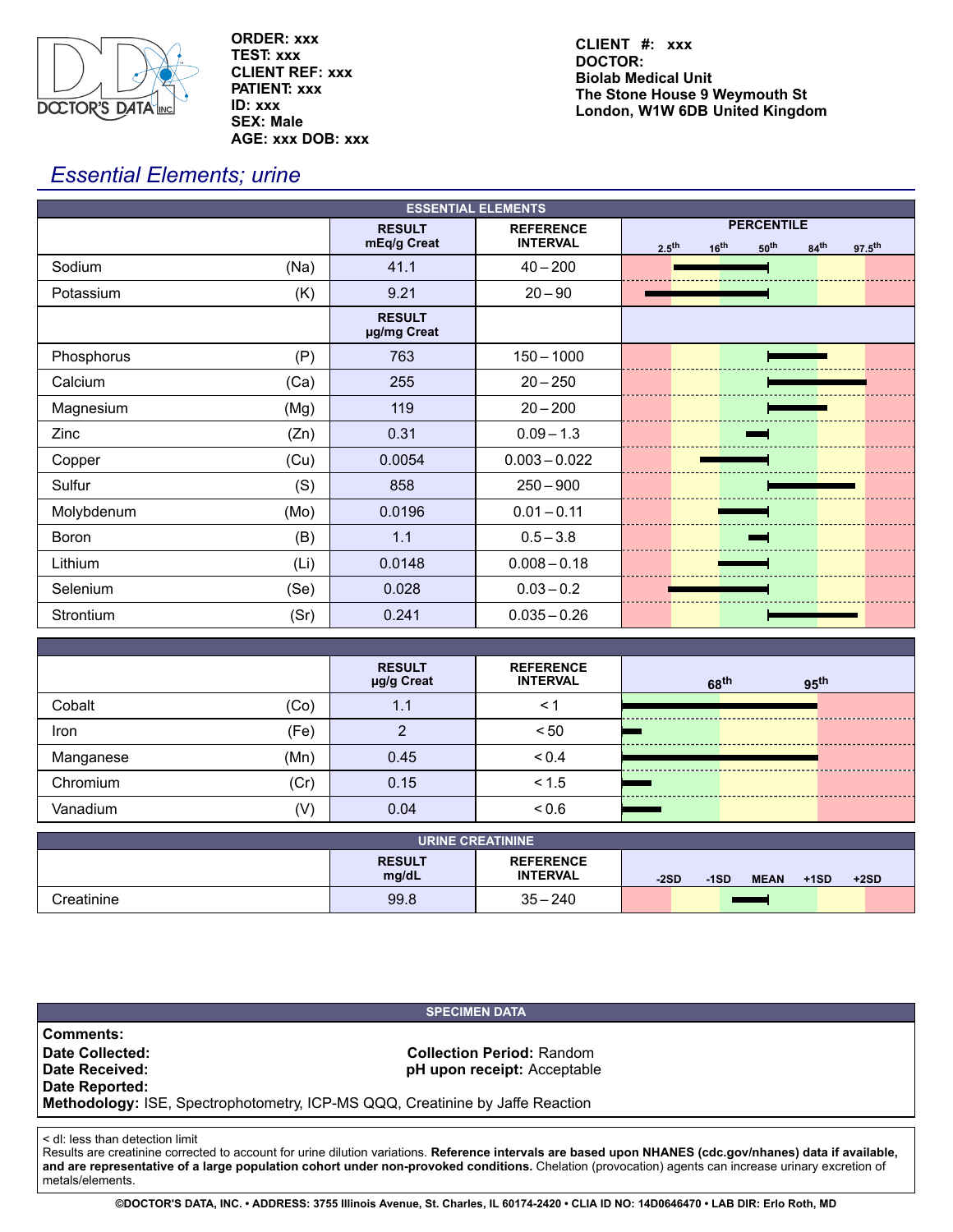# **Introduction**

This analysis of urinary elements was performed by ICP-Mass Spectroscopy following acid digestion of the specimen. Urine element analysis is intended primarily for: diagnostic assessment of toxic element status, monitoring detoxification therapy, and identifying or quantifying renal wasting conditions. It is difficult and problematic to use urinary elements analysis to assess nutritional status or adequacy for essential elements. Blood, cell, and other elemental assimilation and retention parameters are better indicators of nutritional status.

• 24 Hour Collections

"Essential and other" elements are reported as mg/24 h; mg element/urine volume (L) is equivalent to ppm. "Potentially Toxic Elements" are reported as µg/24 h; µg element/urine volume (L) is equivalent to ppb.

Timed Samples (< 24 hour collections)

All "Potentially Toxic Elements" are reported as ug/g creatinine; all other elements are reported as ug/mg creatinine. Normalization per creatinine reduces the potentially great margin of error which can be introduced by variation in the sample volume. It should be noted, however, that creatinine excretion can vary significantly within an individual over the course of a day.

If one intends to utilize urinary elements analysis to assess nutritional status or renal wasting of essential elements, it is recommended that unprovoked urine samples be collected for a complete 24 hour period. For provocation (challenge) tests for potentially toxic elements, shorter timed collections can be utilized, based upon the pharmacokinetics of the specific chelating agent. When using EDTA, DMPS or DMSA, urine collections up to 12 hours are sufficient to recover greater than 90% of the mobilized metals. Specifically, we recommend collection times of: 9 - 12 hours post intravenous EDTA, 6 hours post intravenous or oral DMPS and, 6 hours post oral bolus administration of DMSA. What ever collection time is selected by the physician, it is important to maintain consistency for subsequent testing for a given patient.

If an essential element is sufficiently abnormal per urine measurement, a descriptive text is included with the report. Because renal excretion is a minor route of excretion for some elements, (Cu, Fe, Mn Zn), urinary excretion may not influence or reflect body stores. Also, renal excretion for many elements reflects homeostasis and the loss of quantities that may be at higher dietary levels than is needed temporarily. For these reasons, descriptive texts are provided for specific elements when deviations are clinically significant. For potentially toxic elements, a descriptive text is provided whenever levels are measured to be higher than expected. If no descriptive texts follow this introduction, then all essential element levels are within acceptable range and all potentially toxic elements are within expected limits.

Reference intervals and corresponding graphs shown in this report are representative of a healthy population under non-provoked conditions. Descriptive texts appear in this report on the basis of measured results and correspond to non-challenge, non-provoked conditions.

Chelation (provocation) agents can increase urinary excretion of metals/elements. Provoked reference intervals have not been established therefore non-provoked reference intervals shown are not recommended for comparison purposes with provoked test results. Provoked results can be compared with non-provoked results (not reference intervals) to assess body burden of metals and to distinguish between transient exposure and net retention of metals. Provoked results can also be compared to previous provoked results to monitor therapies implemented by the treating physician. Additionally, Ca-EDTA provoked results can be used to calculate the EDTA/Lead Excretion Ratio (LER) in patients with elevated blood levels.

CAUTION: Even the most sensitive instruments have some detection limit below which a measurement cannot be made reliably. Any value below the method detection limit is simply reported as "< dl." If an individual excretes an abnormally high volume of urine, urinary components are likely to be extremely dilute. It is possible for an individual to excrete a relatively large amount of an element per day that is so diluted by the large urine volume that the value measured is near the dl. This cannot automatically be assumed to be within the reference range.

This analysis of urinary essential elements was performed by ICP-Mass Spectroscopy. Analysis of essential and other elements in urine is used primarily to identify and characterize renal wasting conditions. Analysis of essential elements in urine is not a direct approach for assessing nutritional status or adequacy. Blood, cell, and other assimilation and retention parameters are optimal direct indicators of essential element status.

If one intends to utilize urinary elements analysis to assess nutritional status or renal wasting of essential elements, it is recommended that unprovoked urine samples be collected for a complete 24 hour period. For 24 hour urine collections essential elements are reported as mg/24 h. For timed or first morning urine collections, elements are normalized per gram creatinine to avoid the potentially great margin of error which can be introduced by variation in the sample volume (concentration). It should be noted that creatinine excretion for an individual may vary to some extent over the course of a day, and from day to day.

If an essential element is sufficiently abnormal per urine measurement, a descriptive text is included with the report. If there are no descriptive texts following this introduction, all essential element levels are within acceptable range. All reference ranges are age and sex specific.

This analysis of urinary toxic metals and essential elements was performed by ICP-Mass Spectroscopy. Analysis of metals in urine is traditionally used for evaluation of very recent or ongoing exposure to potentially toxic metals. The urinary excretion of certain metals is known to be increased (provoked) to a variable extent after administration of specific chelating agents. Reference values and corresponding graphs are representative of a healthy population under non-provoked conditions; reference values have not been established for provoked urine samples.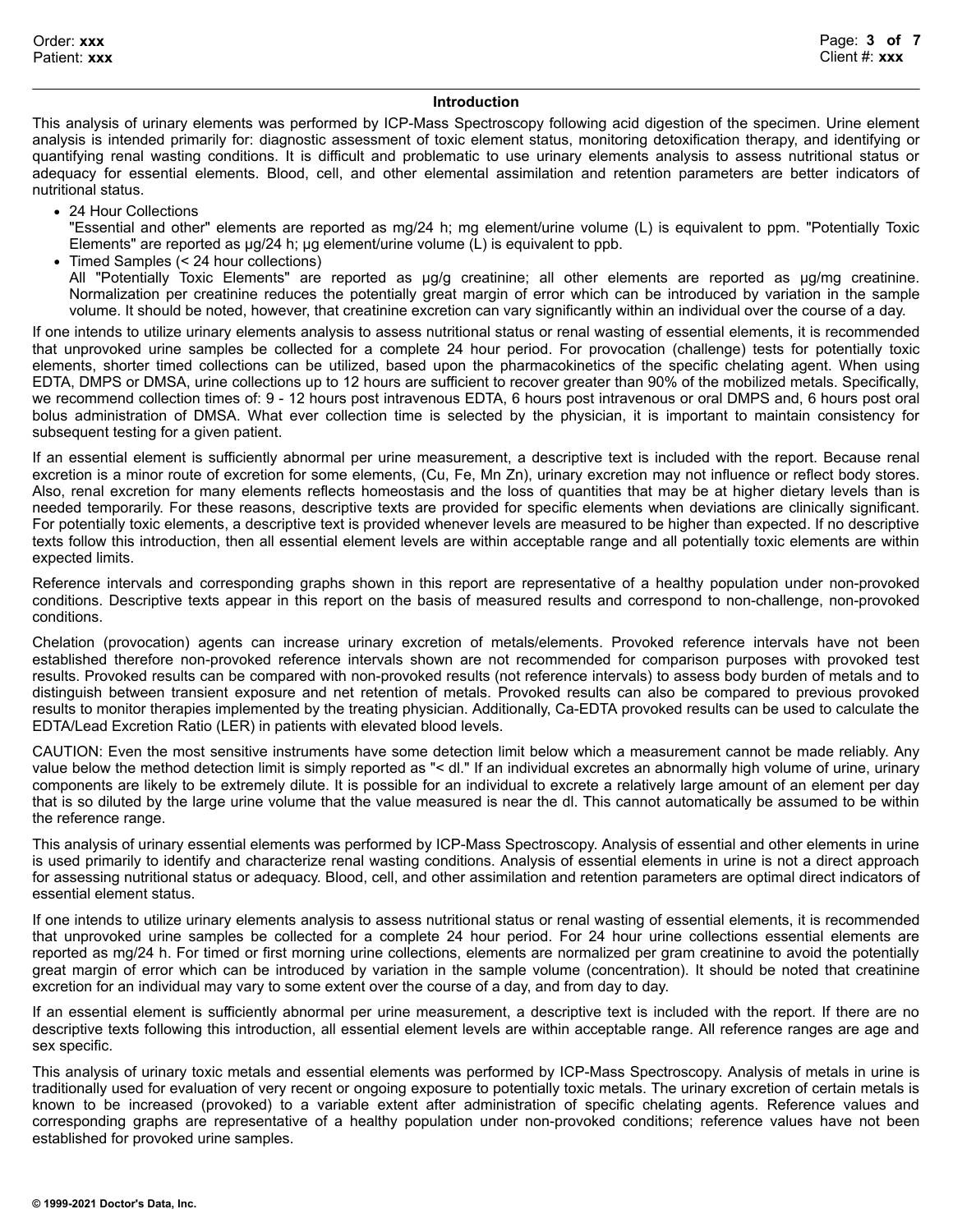Analysis of essential and other elements in urine is used primarily to identify and characterize renal wasting conditions. Analysis of essential elements in urine is not a direct approach for assessing nutritional status or adequacy. Blood, cell, and other assimilation and retention parameters are optimal direct indicators of essential element status.

If one intends to utilize urinary elements analysis to assess nutritional status or renal wasting of essential elements, it is recommended that unprovoked urine samples be collected for a complete 24 hour period. For 24 hour urine collections essential elements are reported as mg/24 h, and toxic metals are reported as µg/24 h. For timed, random or first morning urine collections, elements and metals are normalized per gram creatinine to avoid the potentially great margin of error that can be introduced by variation in the sample volume (concentration). It should be noted that creatinine excretion for an individual may vary to some extent over the course of a day, and from day to day.

If an essential element is sufficiently abnormal per urine measurement, a descriptive text is included with the report. For potentially toxic elements, a descriptive text is provided whenever levels are measured to be higher than the unprovoked reference values. If there are no descriptive texts following this introduction, all essential element levels are within acceptable range and all potentially toxic metals are at levels below the unprovoked reference values. All reference ranges and reference values are age and sex specific.

# **Calcium High**

Urine analysis is not a preferred way to assess body calcium stores. Nutritional sufficiency of calcium should be assessed through dietary analysis. Whole blood calcium level, serum calcium ion level, parathyroid hormone determinations, and bone density measurement are tests that are more indicative of calcium status.

High urinary calcium may be an artifact of diet, or of nutritional supplementation of calcium,or of excessive use of vitamin D or of vitamin A. Very high protein diets may cause increased uptake and excretion of dietary calcium. Cessation of these dietary inputs typically normalizes the urinary calcium level within several days.

High urinary calcium is associated with detoxification therapies in which EDTA is administered. High urine calcium also can be a consequence of immobilization or extended bed rest. Steroid therapy and glucocorticoid excess can raise urinary calcium levels.

Pathological conditions that may feature elevated urinary calcium include: renal acidosis, hyperparathyroidism, hyperthyroidism, diabetes mellitus, ulcerative colitis and some cases of Crohn's disease, sarcoidosis, acromegaly, myeloma, carcinoma of the thyroid or metastatic to bone, and Paget's disease.

Osteoporosis is NOT reliably indicated by urine calcium measurement only because the calcium loss is typically too slow and insidious to significantly raise urinary calcium.

# **Cobalt High**

Urinary cobalt (Co) provides an indication of recent or ongoing exposure to the metallic element, and B-12 vitamers. It should be noted that benign high urine Co levels may be associated with recent high B-12 supplementation. That urinary Co is associated with intact B-12, not free Co ions. All forms of B-12 contain Co safely entrapped in the core of the structure. B-12 vitamers are water soluble and are considered safe even at high doses.

Urinary Co is most commonly used as an indicator of occupational exposure to the metal, because urine is the primary elimination route of Co after respiratory exposure. Exposure to Co has been reported for hard metal workers, gas turbine and space propulsion workers, base metal refinery workers, dental technicians, construction workers and workers in the electronics industry.

Individuals bearing metal-on-metal (M-O-M) prosthetic implants (hip or knee replacements) may excrete higher than normal amounts of Co, albeit typically much lower than that associated with occupational exposure. Co is the most abundant metal released by physical wear from the bearing surfaces, but chromium may also be elevated. For patients with M-O-M prosthetics exhibiting abnormal Co excretion, consider the Implant Profile which assesses the blood levels of the six metals that are most commonly associated with orthopedic devices. Signs and symptoms that may be associated with high exposure to metallic Co include visual and auditory impairment, tinnitus, vertigo, impaired immune and renal function, cardiomyopathy, cognitive dysfunction/dementia, mood disorders, hypothyroidism, peripheral neuropathy and skin rashes.

Chelation may acutely increase urinary excretion of free Co ions, but not Co associated with B-12.

Kettelarij J, et al. Neglected exposure route: cobalt on skin and its associations with urinary cobalt levels Occup Environ Med 2018;75:837–842. doi:10.1136/oemed-2018-105099

# **Copper Low**

Low urinary copper may or may not correspond to subnormal copper levels in body tissues, and other laboratory tests are more indicative of copper status. Such tests include measurement of: whole blood or blood cell copper, hair copper, erythrocyte superoxide dismutase activity, and serum ceruloplasmin.Because the major route of copper excretion is via bile and feces, urinary levels may fluctuate without reflecting or influencing body stores.

Lower than normal excretion of copper (and other elements) can occur in renal insufficiency; in which case blood levels may be normal or elevated. Inadequate levels of molybdenum or zinc allow increased retention of copper, and transient hypocuprinuria may occur during periods when copper stores are accumulating.

Low urinary copper may also correspond to copper deficiency of nutritional or gastrointestinal origins.The richest dietary sources of copper are: nuts, shellfish, liver, raisins and legumes. Dairy products generally are low in copper content. Gastric hypochlorhydria, sprue, and pancreatic dysfunction may inhibit copper uptake.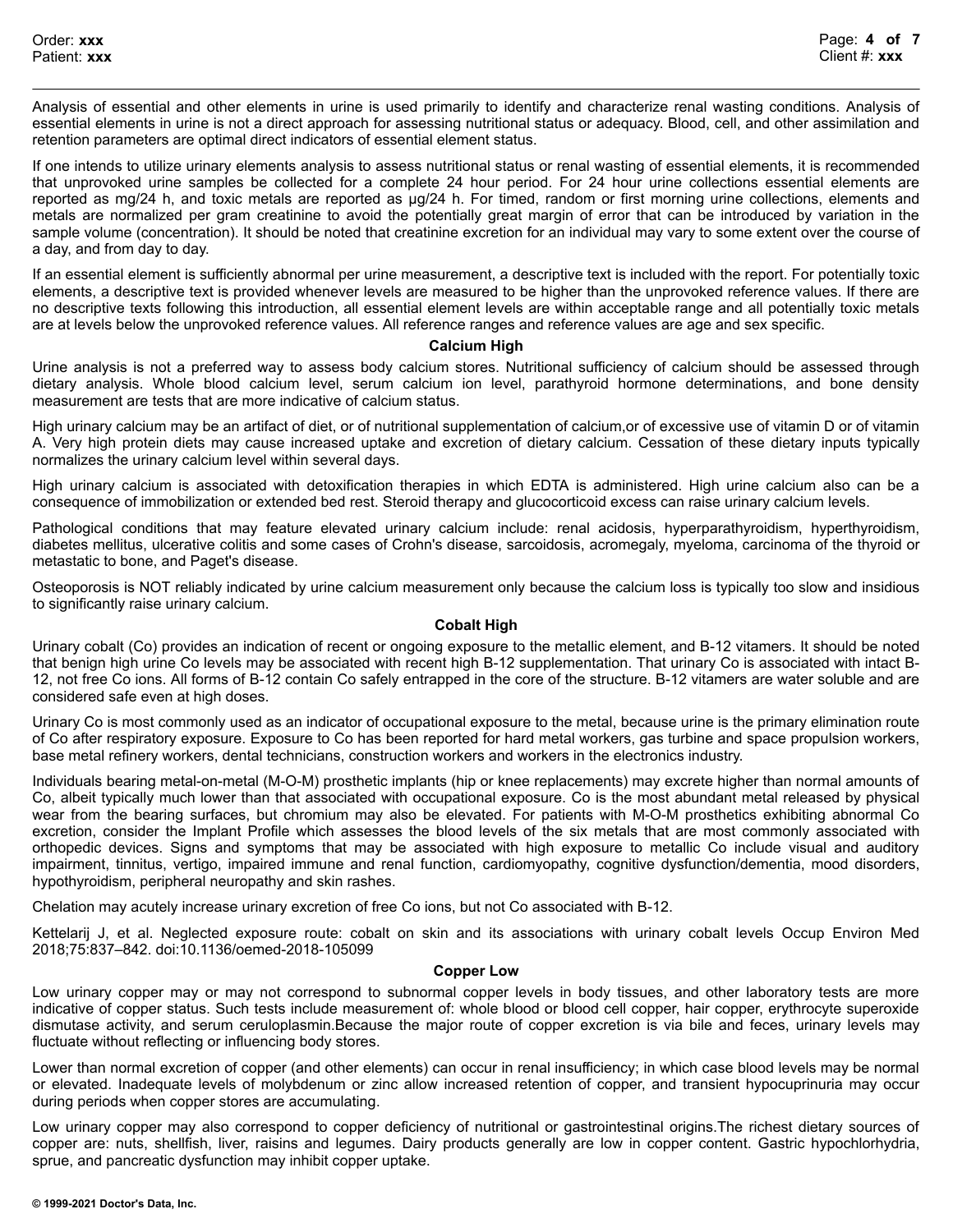# **Magnesium High**

This individual's magnesium level exceeds one standard deviation above the mean of the reference population which means that this individual's urine magnesium level corresponds to the highest 17% (approximately) of that population.

Elevated urine magnesium is an expected finding after administration of EDTA, with levels of 150 to 300 mg/24 hr commonly seen (adults). Elevated urine magnesium is not expected with administration of sulfhydryl agents (DMPS, DMSA, D-penicillamine).

Homeostatic regulation of blood magnesium levels is normally maintained within close limits, and homeostasis closely controls intestinal uptake and renal conservation. There are, however, many possible metabolic, hormonal, drug and (toxic) chemical influences which can increase renal excretion of magnesium, perhaps causing "magnesium wasting". These are listed below.

- Hypermagnesemia, excessive infusion of magnesium
- Hypercalcinuria/hypercalcinemia, excessive supplementation or infusion of calcium
- Hyperphosphaturia/hypophosphatemia
- Hypokalemia with urinary potassium wasting
- Hyperaldosteronism
- Hyperparathyroidism
- Alcoholism
- Hypertaurinuria/hypotaurinemia
- Diuresis: diabetes, use of thiazides, other diuretics
- Acidosis: fasting, diabetic ketoacidosis
- Renal tubular dysfunction/damage, postrenal obstruction, nephritis, Bartter's syndrome
- Nephrotoxic drugs/chemicals: amphotericin, cisplatin, aminoglycides, cyclosporin, theophylline, pentamidine.

Many pesticides, herbicides and fungicides are nephrotoxic, and may cause renal wasting; others may cause renal insufficiency, depending upon dose and time elapsed after exposure (Kuloyanova and El Batawi, Human Toxicology of Pesticides, CRC Press 1991; Sittig, Pesticide Manufacturing and Toxic Materials Control Encyclopedia, Noyes Data Corp., 1980).

Magnesium status can be difficult to assess; whole blood and blood cell levels are more indicative than serum/plasma levels. The magnesium challenge method may be most indicative: baseline 24-hour urine Mg measurement, followed by 0.2 mEq/Kg of intravenous Mg, followed by 24-hour Mg measurement. A deficiency is judged to be present if less than 80% of the Mg challenge is excreted. Ref. Jones, et al. "Magnesium Requirements in Adults", Med Journal Clin Nutr, 20 (1967) p.632-35.

#### **Manganese High**

This individuals urine manganese (Mn) is higher than expected. High urinary MN may or may not correspond to global Mn excess or Mn loss from body tissues because the normal route for Mn excretion is via the bile (feces). Typically, less than onehalf of one percent of total manganese excretion occurs via urine, 3-5% occurs in sweat; the remainder (approx. 95%) occurs via intestinal transport (bile) and feces. Hence urinary Mn may be increased in patients with biliary obstruction or cirrhosis. Urinary Mn levels may fluctuate without reflecting or influencing body stores.

Elevated urinary Mn in increased following intravenous administration of EDTA; levels increaseas much as 15-X compared to pre-EDTA levels in healthy adults without evidence of manganese overload (unpublished observations, DDI). D-penicillamine. DMSA and DMPS administration also may result in increases in urinary Mn levels.

Manganese excesses in urine (without provocative challenge) are featured in renal wastingsyndromes, nephritis, biliary insufficiency or obstruction, and dietary overload or inappropriate or excessive supplementation. Some hormones and drugs inhibit biliary excretion of manganese resulting in increased urinary excretion.

Environmental or industrial sources of Mn include: mining, refining and processing metals or ores, metal alloying, welding, some types of batteries, glazes and pigments, catalysts (petrochemical, plastics and synthetic rubber industries), and the gasoline additive, "MMT". Ground water used as drinking water may contain Mn, and a 1975 USEPA survey of city drinking waters showed variability from < 5 to 350 mcg/L ("Drinking Water and Health", U.S. Printing & Publishing Office, Nat. Acad. of Sci., Washington DC, 1977). Some herbs and teas may containhigh concentrations of Mn.

Relative to other essential trace elements, excessive Mn retention can be neurotoxic. Inhalation, as a result of occupational exposure, is the route of assimilation that is most harmful. Some symptoms and manifestations of excess Mn exposue include:psychiatric disturbances (hyperirritability, hallucinations, violence), tremor,Parkinson's-like symptoms, anorexia, sexual impotence, and speech disturbance.

Because urine is not a reliable indicator of manganese status, other laboratory tests are advised if Mn excess is suspected. These are: whole blood elemental analysis, red blood cell elements analysis, and possibly hair elemental analysis.

#### **Molybdenum Low**

This individual's molybdenum level is lower than one standard deviation below the mean of the reference population which means that this individual's urine molybdenum level corresponds to the lowest 17% (approximately) of that population.

Molybdenum is an essential activator of some important enzymes in the body: sulfite oxidase (catalyzes formation of sulfate from sulfite), xanthine oxidase (formation of uric acid and superoxide ion from xanthine), and aldehyde oxidase (processes aldehydes). Over 50% of absorbed Mo is normally excreted in urine; the remainder is excreted via bile to the feces or is excreted in sweat.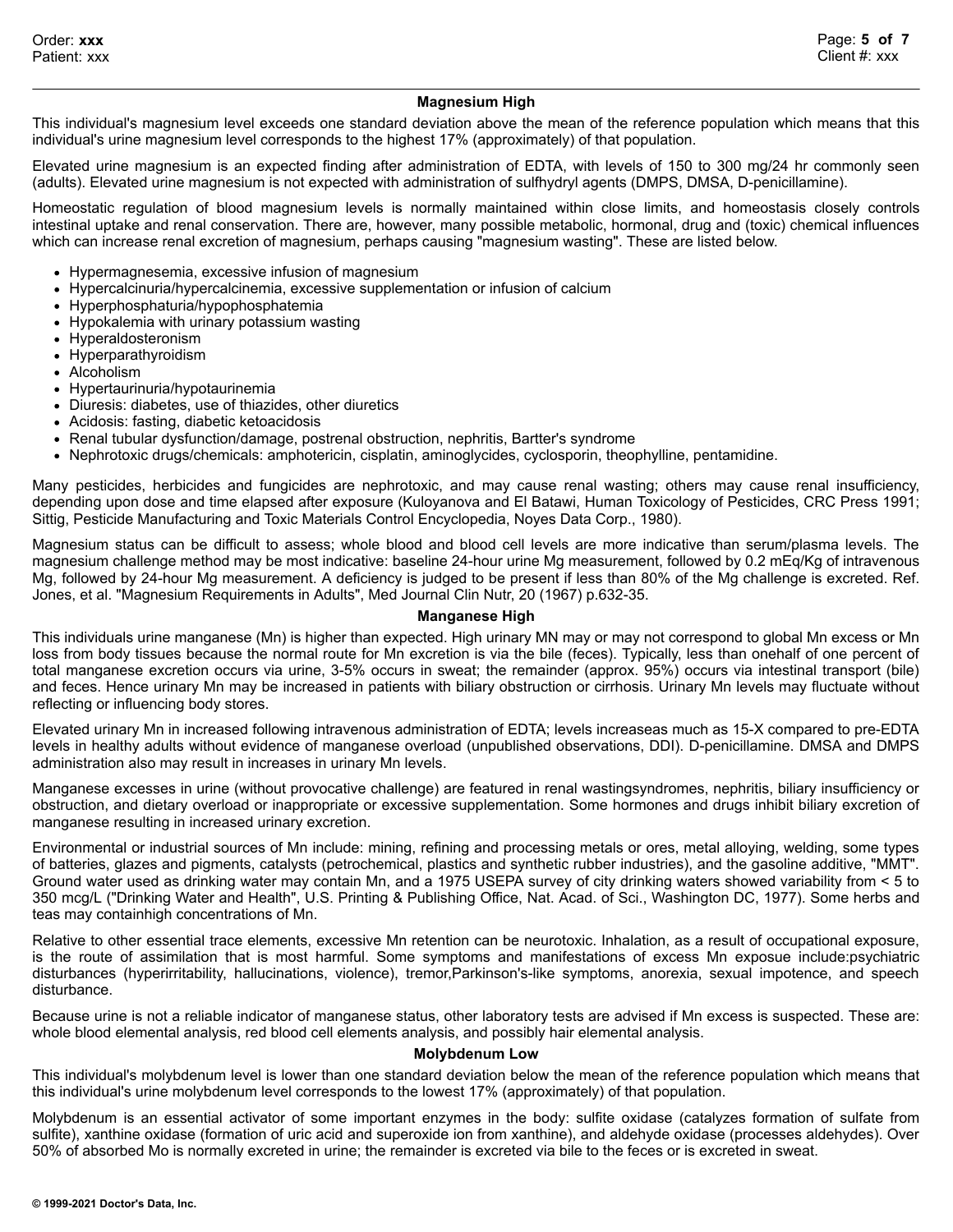The level of molybdenum in urine may be a transient finding and may not reflect body tissue or liver levels. In copper deficiency, retention of molybdenum is increased (tissue levels could be normal or high), while urine levels might be subnormal. In renal insufficiency, molybdenum (and other elements) can be low in urine. Creatinine clearance and blood metabolite levels should be measured if a renal transport disorder is suspected.

Individuals receiving prolonged total parenteral nutrition ("TPN") may have low body tissue and urine levels of molybdenum because it is occasionally omitted from TPN formulations.

Molybdenum in foods is mostly in soluble complexes, and only a small amount is required daily (100 to 200 micrograms, adults). Therefore, frank molybdenum deficiency is uncommon. However, GI dysfunctions, poor-quality diet, and stressors can combine to produce inadequate molybdenum. Tungsten is a powerful antagonist of molybdenum retention, copper less so. Episodic exposures to high levels of either may result in periods of low Mo excretion that follow prior periods of high Mo excretion. Sulfites, aldehydes and high amounts of purines in the diet may increase need for and retention of molybdenum. Prolonged use of dithiol chelators (DMPS,DMSA) or MSM can result in poor molybdenum status as indicated by low levels in red blood cells(DDI observations).

A multielement hair analysis plus analyses for serum and urine uric acid can be used to confirm or rule out molybdenum insufficiency.

# **Phosphorus High**

The level of phosphorus (P) in this sample is higher than expected. P is a major component of mineralized tissue such as bone and teeth. Phosphates also are present in every cell of the body where they are involved in chemical energy transfer and enzyme regulation. Phosphorylation chemistry is part of carbohydrate, amino acid, and lipid metabolism. Along with calcium, P assimilation is regulated by vitamin D. Serum P levels may be affected by abnormal calcium, P or vitamin D metabolism, and the presence of chronic disease. Hyperphosphatemia is common in kidney disease. Symptoms of P excess will be related to the underlying condition causing the excess. High serum P levels have been associated with increased risk of cardiovascular disease and mortality.

Phosphorus is found in most food sources and is a common ingredient of food additives. Up to 100% of the inorganic phosphorus found in processed foods (processed cheese and some soda (cola) drinks) may be absorbed.

Excess phosphorus may be confirmed by serum, packed blood cell (RBC) element analysis, or whole blood elements. If clinically indicated by patient symptoms or history, vitamin D levels may be assessed.

# **Potassium Low**

The level of potassium (K) is lower than expected in this sample. K is an electrolyte and a potentiator of enzyme functions in cells. K can be low in the body as the result of gastrointestinal or renal dysfunction, or as a side effect of some diuretics. In adrenocortical hyperactivity, blood levels of K are depressed, while urinary K is increased. Diabetic acidosis and other medical conditions may result in severe K loss. Symptoms of true K deficiency include: muscle weakness, fatigue, and tachycardia. An electrocardiogram may show abnormalities when K is low in serum/plasma or whole blood.

Appropriate tests to confirm low K in body tissues may include measurements of packed red blood cell K; serum or whole blood K and sodium/K ratio.

# **Selenium Low**

Urine accounts for about one-half of the total body excretion of dietary selenium when normal amounts are ingested. Seafood, organ meats, cereal grains, and seleniferous vegetables (garlic, onions) are good dietary sources. Selenium is also excreted in sweat, and lesser amounts are present in fecal matter. Because diets are highly variable in selenium content, urine is not a reliable indicator of selenium adequacy or function.

Low urinary selenium may be a consequence of: junk food diet or highly-processed food diet, gastrointestinal dysfunctions, renal insufficiency (in which case other elements will be subnormal in urine but possibly elevated in blood), and long-term parenteral nutrition or special diets that are low in selenium.

Selenium is a necessary element for proper activity of two enzymes in human metabolism: glutathione peroxidase (GPx) and iodothyronine deiodinase (ITD). Selenium deficiency may cause weakness or rate limitation for one or both of these enzymes. GPx oxidizes glutathione while reducing oxidized lipids. Weak GPx activity may allow excessive inflammation to occur. ITD deiodinates thyroxine prohormone and catalyzes T4 \_ T3. Selenium deficiency may be a cause of insufficient T3 and thyroid dysfunction (Berry J.M. Nature 349, 1991 pp.438-40).

Symptoms consistent with selenium deficiency include: myalgia, increased inflammatory responses, hypothyroidism with low T3. Cardiomyopathy and Keshan disease can occur in cases of severe, chronic Se deficiency. Subnormal selenium may accentuate the effects of cadmium, mercury or arsenic overload. Confirmatory tests for selenium status include packed red bloodcell elements, and hair elemental analysis (provided that antidandruff shampoos have not been used.

# **Sodium Low**

The concentration of sodium in this urine sample is lower than expected and is more than two standard deviations below the mean. Low urine sodium levels are uncommon but may be seen, for example, with severe vomiting and/or diarrhea. Further, a low urine sodium concentration implies that the kidney's capacity to reabsorb sodium must be intact and that some stimulus to conserve sodium is present. Urine sodium can vary from day to day depending on the degree of water reabsorption. To get an accurate assessment of renal clearance of sodium, both urine and serum sodium can be compared - this can be done with the fractional excretion of sodium (FENa) calculation (1).